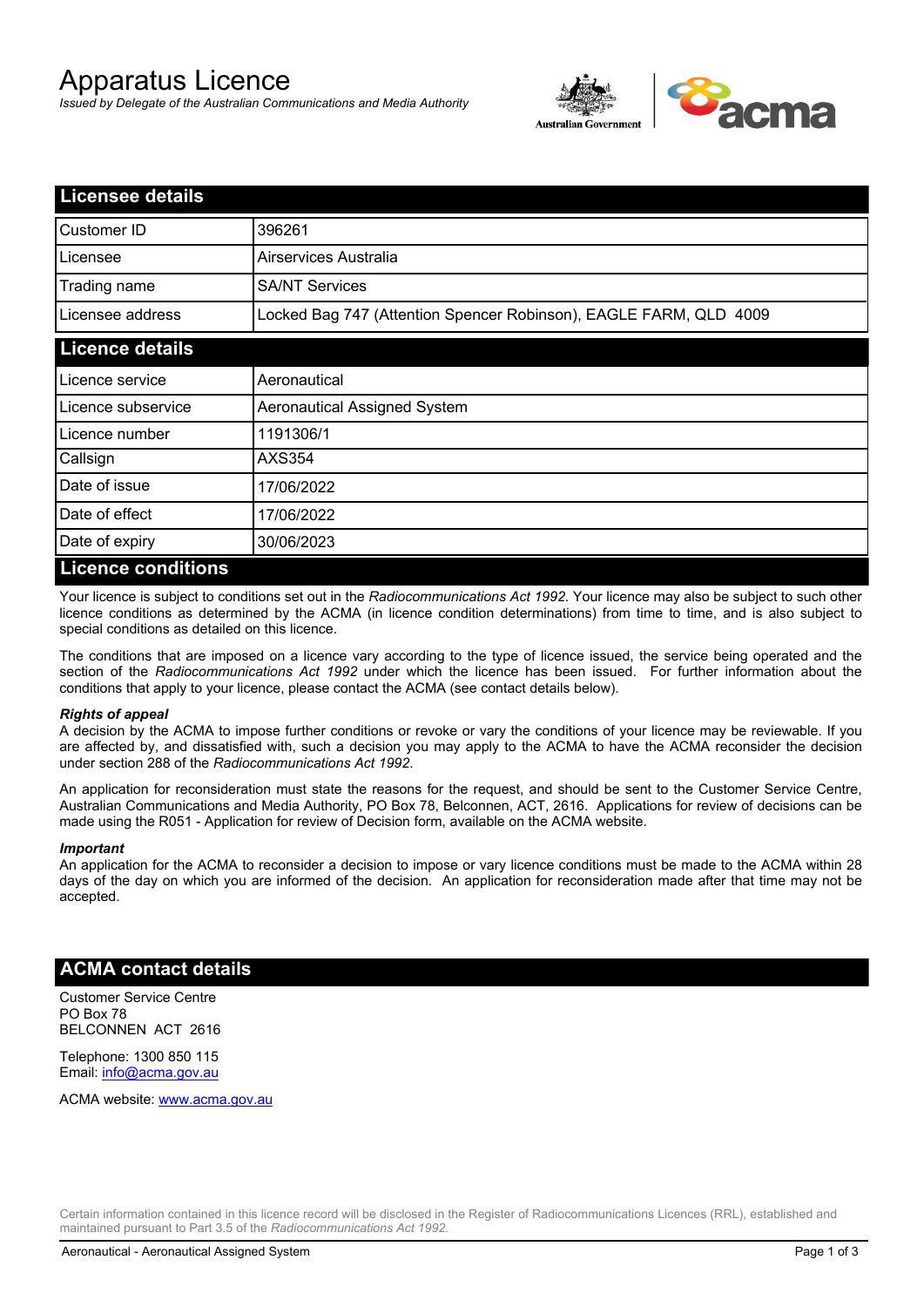# **Advisory Notes applying to licence no.: 1191306/1**

Conditions applicable to the operation of Aeronautical Assigned System station(s) authorised under this licence can be found in the Radiocommunications Licence Conditions (Apparatus Licence) Determination and the Radiocommunications Licence Conditions (Aeronautical Licence) Determination. Copies of these determinations are available from the ACMA and from the ACMA home page (www.acma.gov.au).